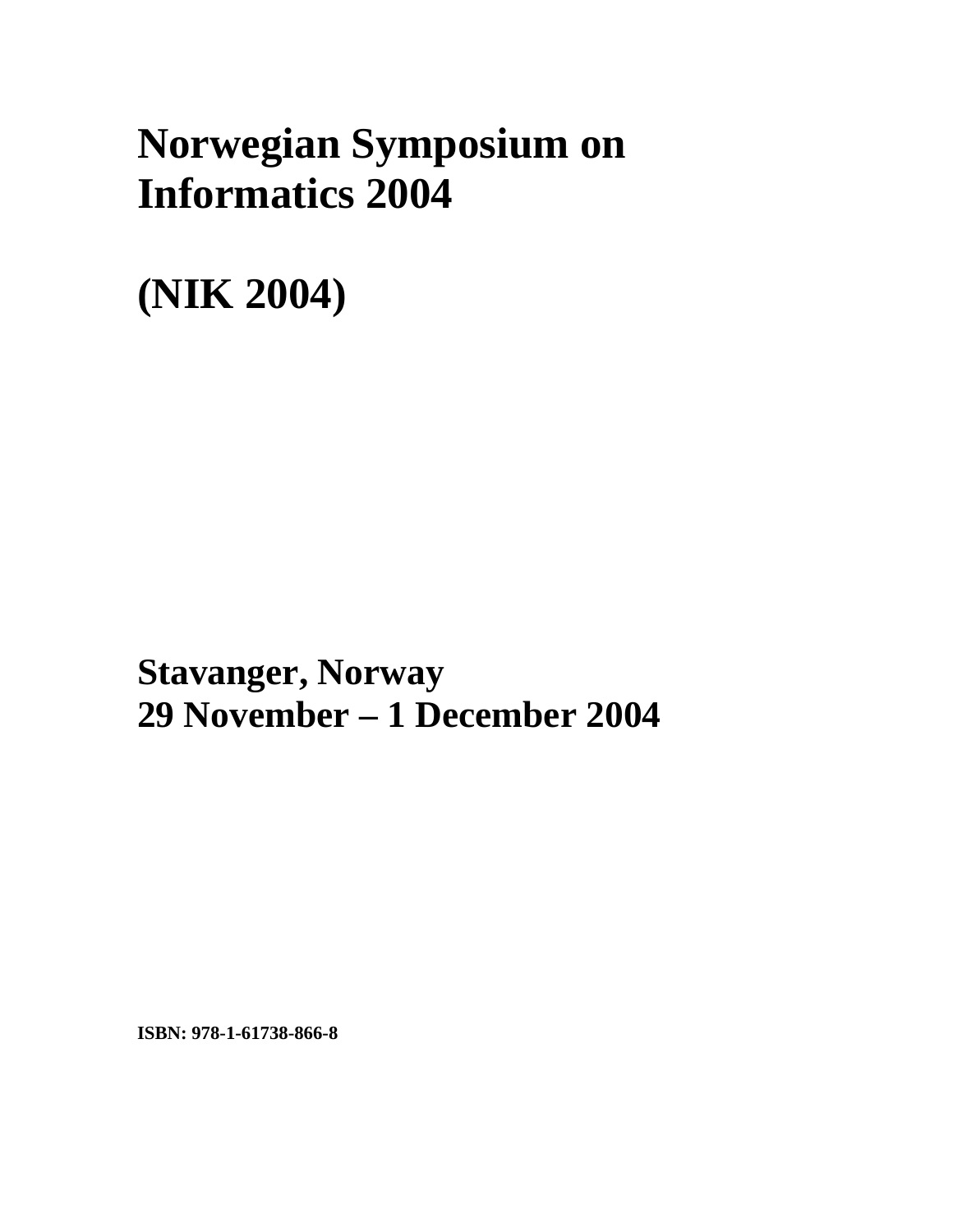**Printed from e-media with permission by:** 

Curran Associates, Inc. 57 Morehouse Lane Red Hook, NY 12571



**Some format issues inherent in the e-media version may also appear in this print version.** 

Copyright© (2004) by Tapir Academic Press All rights reserved.

Printed by Curran Associates, Inc. (2010)

For permission requests, please contact Tapir Academic Press at the address below.

Tapir Academic Press Nardoveien 12 NO-7005 Trondheim Norway

Phone: + 47 73 59 32 10 Fax:  $+4773593204$ 

forlag@tapir.no

## **Additional copies of this publication are available from:**

Curran Associates, Inc. 57 Morehouse Lane Red Hook, NY 12571 USA Phone: 845-758-0400 Fax: 845-758-2634 Email: curran@proceedings.com Web: www.proceedings.com